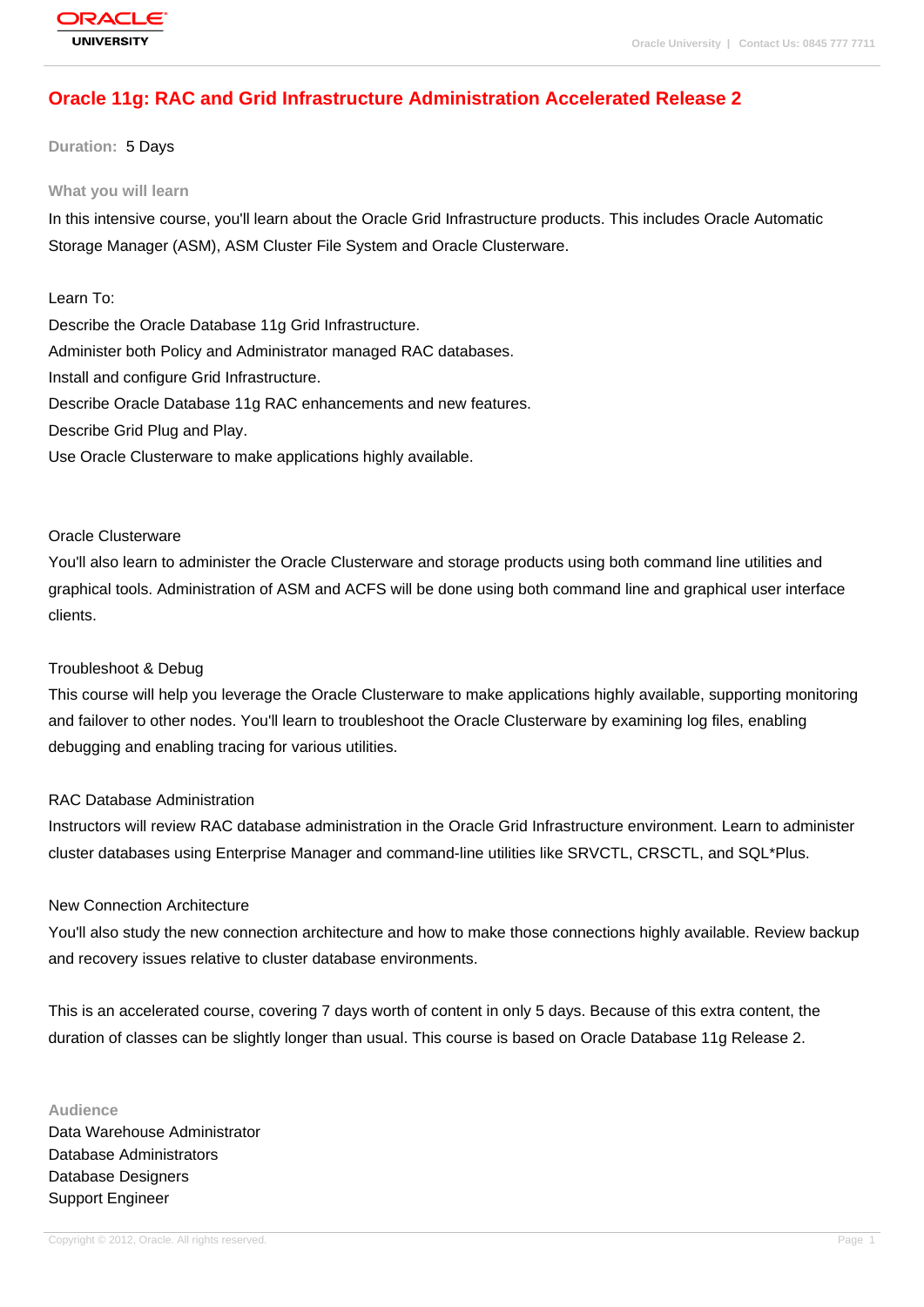### Technical Administrator

**Related Training**

Required Prerequisites

Oracle Database Administration experience

Oracle Database 11g: Administration Workshop I Release 2

Suggested Prerequisites Oracle Database 11g: Administration Workshop II Release 2

Oracle Database: Introduction to SQL

**Course Objectives** Understand Oracle Clusterware architecture Describe how Grid Plug and Play affects Clusterware Describe Automatic Storage Management (ASM) architecture Perform Grid Infrastructure installation and create RAC database Demonstrate Clusterware management proficiency Manage application resources Troubleshoot Oracle Clusterware Administer ASM Instances and disk groups Administer ASM Cluster File Systems Install Oracle Database 11gR2 software and create RAC database Manage RAC databases Manage backup and recovery for RAC Determine RAC-specific tuning components Configure and manage services in a RAC environment Describe high availability architectures

**Course Topics**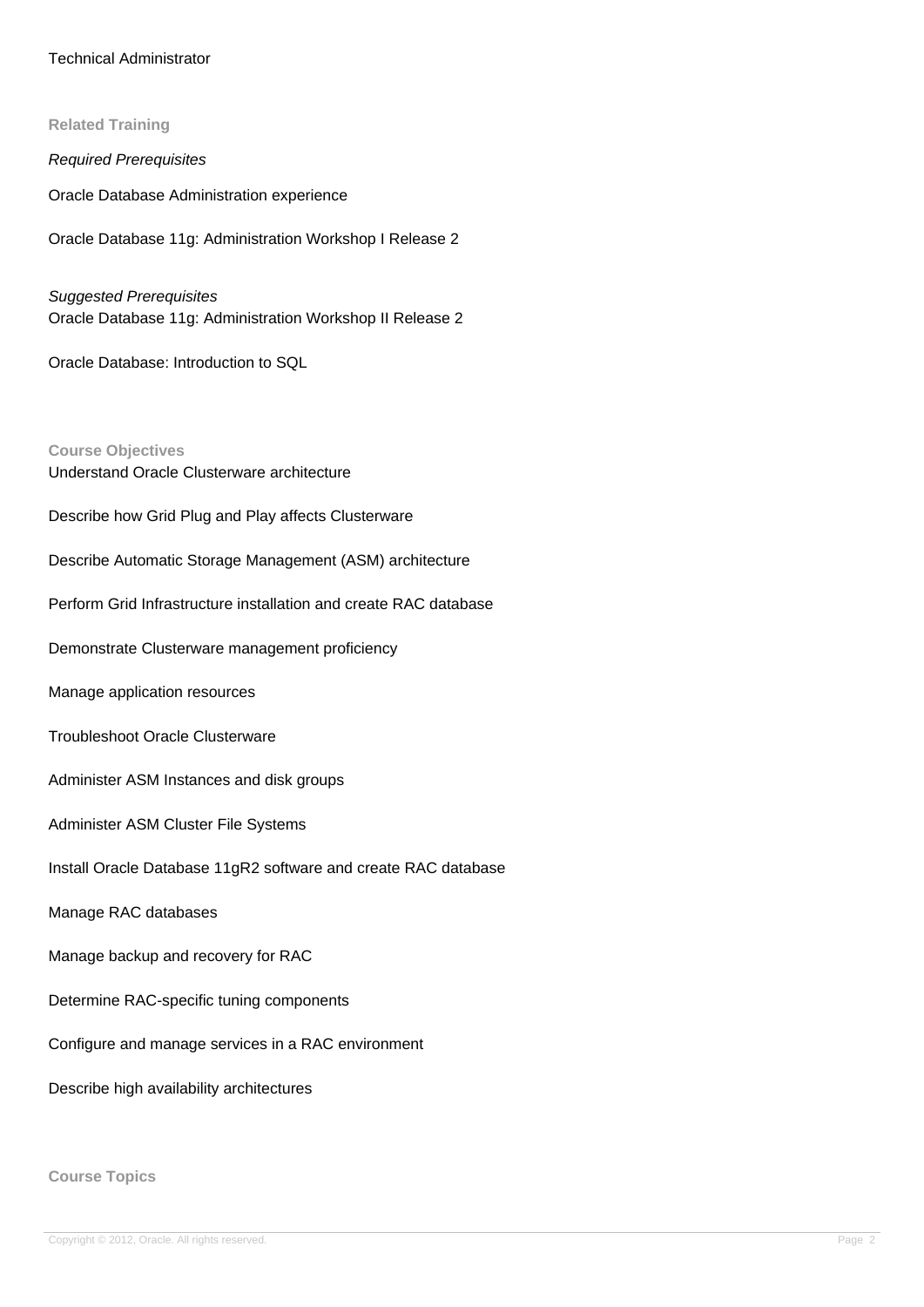#### **Grid Infrastructure Concepts**

What is a Cluster Grid Foundation Components Oracle Clusterware Architecture Oracle Clusterware Software and Storage Describe ASM Architecture Creating and Managing ASM Disk Groups Creating and Managing ASM Cluster Filesystems Job Role Separation

### **Grid Infrastructure Installation and Configuration**

Hardware Requirements Network Requirements DNS and DHCP Configuration Grid Plug and Play Considerations Single Client Access Names Post installation tasks

### **Administering Oracle Clusterware**

Managing Clusterware with Enterprise Manager Determining the Location of the Oracle Clusterware Configuration Files Backing Up and Recovering the Voting Disk Adding, Deleting, or Migrating Voting Disks Locating the OCR Automatic Backups Oracle Local Registry Migrating OCR Locations to ASM Managing Network Settings

### **Managing Oracle Clusterware**

Prerequisite Steps for Extending a Cluster Using addNode.sh to Add a Node to a Cluster Rolling Patches, And Rolling Upgrades Comparing Software Versions With the Active Version Installing A Patchset With the OUI Utility Installing A Patch With The opatch Utility

### **Oracle Clusterware High Availability**

Oracle Clusterware high availability components Contrasting policy-managed and administration managed databases Server pool functionality The Generic and Free Server Pools Application placement policies Application Virtual IPs Managing application resources High availability events

## **Troubleshooting Oracle Clusterware**

Oracle Clusterware Log Files Gathering Log Files Using diagcollection.pl Resource Debugging Component-level Debugging Tracing For Java-based Tools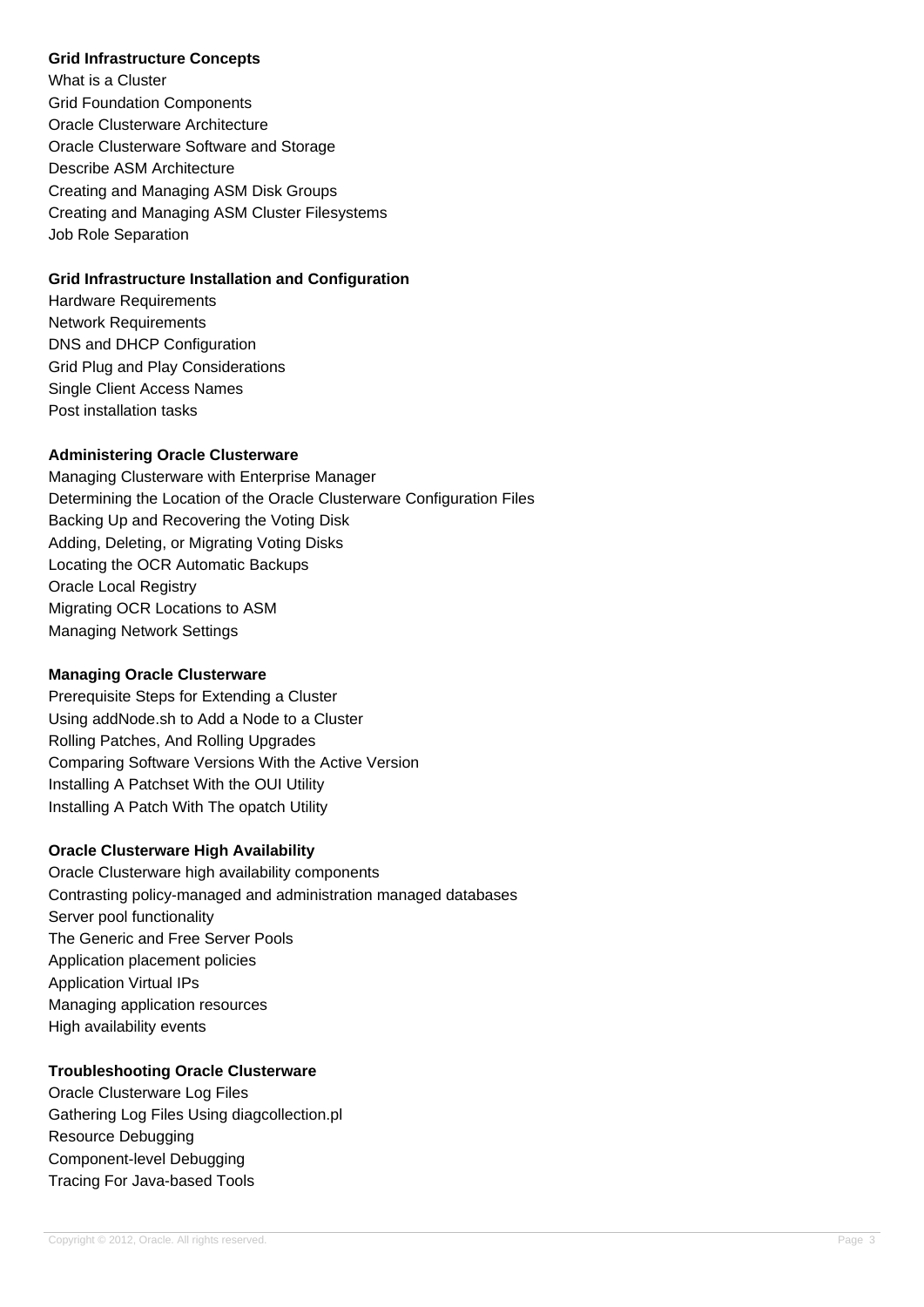Troubleshooting the Oracle Cluster Registry

### **Administering ASM Instances**

ASM Initialization Parameters Adjusting ASM Instance Parameters in SPFILEs Starting and Stopping ASM Instances Using srvctl Starting and Stopping ASM Instances Using ASMCA and ASMCMD Starting and Stopping ASM Instances Containing Cluster Files Starting and Stopping the ASM Listener

# **Administering ASM Disk Groups**

Creating And Deleting ASM Disk Groups ASM Disk Group Attributes ASM Disk Group Maintenance Tasks Preferred Read Failure Groups Viewing ASM Disk Statistics Performance And Scalability Considerations For ASM Disk Groups

## **ASM Files, Directories, and Templates**

Using Different Client Tools to Access ASM Files Fully Qualified ASM File Name Format Creating and Managing ASM files, Directories and Aliases Managing Disk Group Templates Managing ASM ACL With Command Line Utilities Managing ASM ACL with Enterprise Manager

# **Administering ASM Cluster File Systems**

ASM Dynamic Volume Manager Managing ASM Volumes Implementing ASM Cluster File System Managing ASM Cluster File System (ACFS) ACFS Snapshots Using Command Line Tools To Manage ACFS

## **Real Application Clusters Database Installation**

Installing The Oracle Database Software Creating A Cluster Database Post–database Creation Tasks Single-Instance Conversion Using the DBCA Single-Instance Conversion Using rconfig Background Processes Specific to Oracle RAC

## **Oracle RAC Administration**

Enterprise Manager Cluster Database Pages Redo Log Files In A RAC Environment Undo Tablespaces In A RAC Environment Starting And Stopping RAC Databases And Instances Initialization Parameters In A RAC Environment Transparent Data Encryption and Wallets in RAC Quiescing RAC Databases

# **Managing Backup and Recovery for RAC**